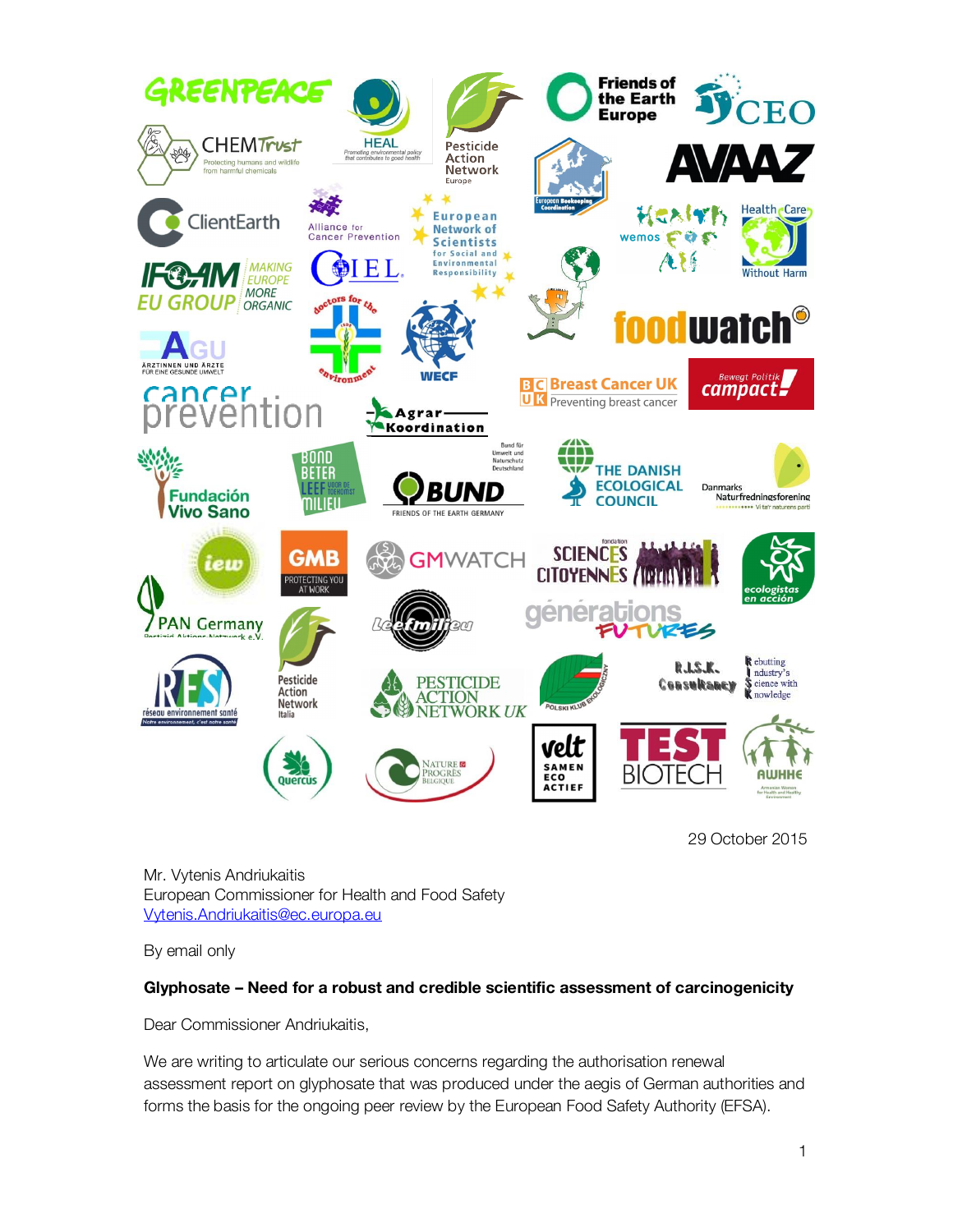The WHO's International Agency for the Research on Cancer (IARC) has classified glyphosate as a "*probable carcinogen*".<sup>1</sup> This classification was based on "*limited evidence*" in humans and "sufficient evidence" in experimental animals as well as "strong evidence" that glyphosate exhibits two characteristics associated with carcinogens, namely genotoxicity and the ability to induce oxidative stress. 2

The health risk assessment prepared by the German Federal Institute for Risk Assessment (BfR), on the other hand, stated that glyphosate was "unlikely to pose a carcinogenic risk to humans" and that there was "*no evidence of a genotoxic potential*".<sup>3</sup>

In seeking to identify the reasons behind the contradictory findings, a number of independent scientists have reviewed draft versions of the German renewal assessment report from December 2013<sup>4</sup> and March 2015.<sup>5</sup> They have established that significant flaws exist in the German assessment report, notably:

- · The report fails to assess a wide range of published peer-reviewed literature studies, which were evaluated by the IARC.
- · Where the report does assess published peer-reviewed studies, it dismisses many of them as not relevant, while the IARC judged the same studies to be relevant.
- · The report downplays positive findings of carcinogenicity in published reports of regulatory animal studies, yet no adequate justification is given for dismissing these findings.
- · The report fails to assess oxidative stress as a potential mechanism of causing cancer.
- The report's conclusions are largely based on unpublished regulatory studies provided by the chemical companies producing glyphosate. This is particularly worrying given the contradictory interpretations that have been made of the published evidence.

Over the summer, the BfR re-evaluated some of the evidence in light of the IARC review. In an addendum to the final renewal assessment report from August 2015 it now acknowledges the positive findings of carcinogenicity in several animal studies. It also admits that they initially "relied on the statistical evaluation provided with the study reports" submitted by the glyphosate producers, instead of carrying out their own evaluation of the data. However, its overall conclusion remains that "there is no carcinogenic risk related to the intended herbicidal uses".

l <sup>1</sup> A similar EU classification as carcinogen category 1B "presumed to have carcinogenic potential for humans" would render glyphosate ineligible for re-approval in the EU. <sup>2</sup> IARC, Monograph on Glyphosate, July 2015,

http://monographs.iarc.fr/ENG/Monographs/vol112/mono112-02.pdf

<sup>&</sup>lt;sup>3</sup> Renewal Assessment Report, December 2013. For a more recent statement, see http://www.bfr.bund.de/en/the\_bfr\_has\_finalised\_its\_draft\_report\_for\_the\_re\_evaluation\_of\_glyphosate-188632.html

<sup>4</sup> Professors Rusyn, Portier and Greiser, Stellungnahmen zur öffentlichen Anhörung http://www.bundestag.de/bundestag/ausschuesse18/a10/anhoerungen/anhoerung\_glyphosat\_28\_09\_2 015/386986

<sup>5</sup> Clausing, Peter, The Glyphosate Renewal Assessment Report. An Analysis of Gaps and Deficiencies, September 2015, http://blog.campact.de/wp-content/uploads/2015/10/Glyphosat-Studie\_Campact\_PAN\_korrigiert.pdf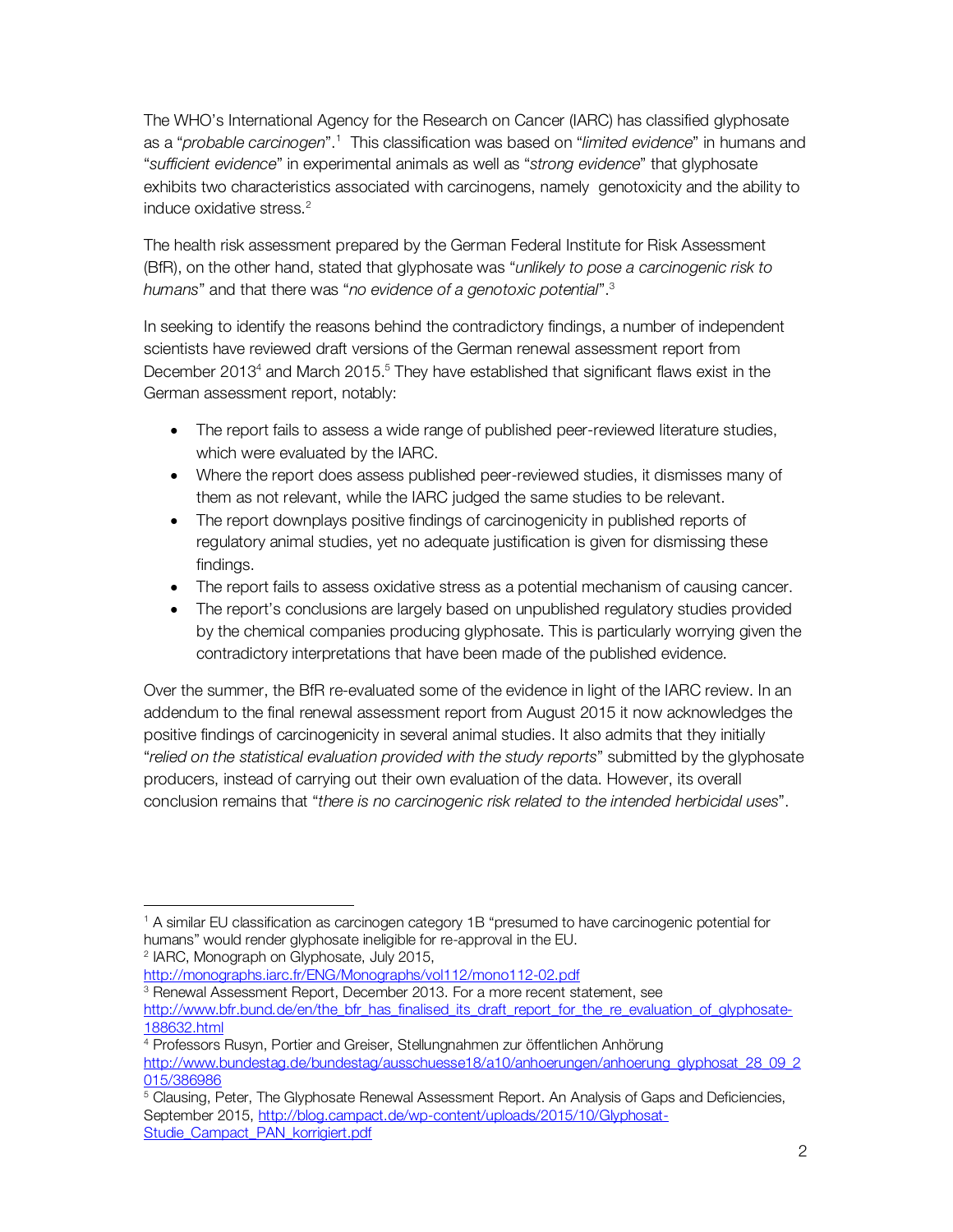The BfR has stated that "(t) he fact that different bodies assess issues differently  $\ldots$  is part and parcel of the risk assessment process".<sup>6</sup> This clouds the fact that the BfR has not performed its assessment with the same level of resources and to the same rigorous standards followed by the IARC. The IARC Working Group comprised 17 world-class independent experts, assisted by the IARC secretariat. The experts took a year to review the evidential base for a single potential health effect of glyphosate, namely carcinogenicity, working to established review protocols in an open and transparent process.

In addition, an expert task force, which was set up to illuminate similar differences between two WHO bodies, the IARC and the Joint Meeting on Pesticide Residues (JMPR), concluded that the JMPR, which assessed glyphosate as non-carcinogenic, had to redo its work, properly taking into account published peer-reviewed literature.<sup>7</sup>

We are deeply concerned that, within the limited time available, the ongoing EFSA peer review cannot make up for the serious shortcomings of the German renewal assessment report.

Therefore, in the interest of protecting European citizens' health, we are asking you to

- · Task the European Chemicals Agency (ECHA) to carry out a thorough analysis of carcinogenicity and other relevant 'endpoints' as part of its forthcoming assessment of harmonised classification and labelling (CLH), in addition to those endpoints proposed by Germany;
- · Ensure that the EFSA peer review of the German renewal assessment report is scientifically robust and credible, incorporating the outcome of the harmonised classification and labelling (CLH);
- · Immediately impose a ban on the use of glyphosate where it results in the greatest public and worker exposure, either directly or through residues in food. 8

In the absence of scientific consensus that glyphosate is not harmful, the Commission has a responsibility to protect the public and workers from exposure to harm. As long as different scientific bodies come to different conclusions about the carcinogenic nature of glyphosate it is the obligation of the European Commission to invoke the precautionary principle. More than 1.4 million citizens are calling on the EU's decision makers to apply that principle to glyphosate use.<sup>9</sup>

Finally, we insist that, as a matter of principle, agencies such as EFSA should not issue scientific opinions, which form the basis of regulatory action, based on unpublished scientific evidence. All their work should be transparent and carried out by independent researchers without conflicts of interest.

In view of the public interest in this matter we will make this letter available on our websites.

 $\overline{\phantom{a}}$ 

<sup>6</sup> BfR, Does glyphosate cause cancer?, March 2015, http://www.bfr.bund.de/cm/349/does-glyphosatecause-cancer.pdf

<sup>7</sup> WHO Core Assessment Group on Pesticides, Expert Task Force, September 2015, Main findings and recommendations, http://www.who.int/foodsafety/areas\_work/chemicalrisks/main\_findings\_and\_recommendations.pdf?ua=1

<sup>&</sup>lt;sup>8</sup> This demand has already been made by the Alliance for Cancer Prevention, Friends of the Earth Europe, Greenpeace, Health and Environment Alliance and Pesticide Action Network in a letter of 7 April 2015.<br><sup>9</sup> Avaaz petition, https://secure.avaaz.org/en/monsanto\_dont\_silence\_science\_loc\_eu/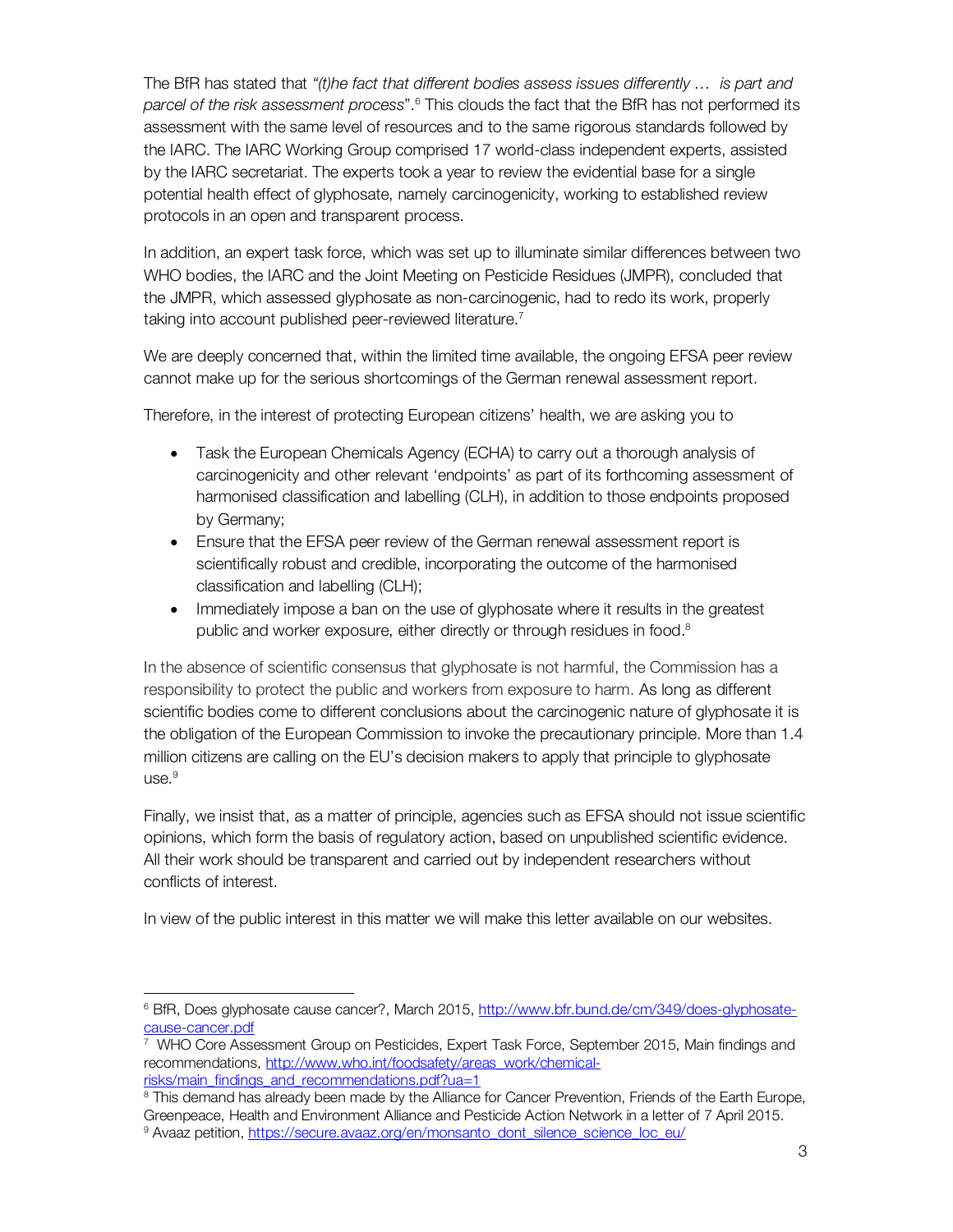Yours sincerely,

Jorgo Riss, Director, Greenpeace European Unit

Génon K. Jensen Executive Director, Health & Environment Alliance (HEAL)



F. Veillerette President, PAN Europe

Also on behalf of:

Avaaz Bee Life CHEM Trust Center for International Environmental Law (CIEL) **ClientEarth** Corporate Europe Observatory (CEO) European Network of Scientists for Social and Environmental Responsibility (ENSSER) Foodwatch Friends of the Earth Europe Health Care Without Harm (HCWH) Europe International Federation of Organic Agriculture Movements (IFOAM) EU International Network on Children's Health, Environment and Safety (INCHES) International Society of Doctors for the Environment (ISDE) Women in Europe for a Common Future (WECF)

ÄrztInnen für eine gesunde Umwelt (AeGU), Austria Agrar Koordination, Germany Alliance for Cancer Prevention (ACP), UK Bond Beter Leefmilieu (BBL), Belgium Breast Cancer UK (BCUK), UK BUND, Germany Campact, Germany Cancer Prevention and Education Society (CPES), UK Danish Ecological Council, Denmark Danish Society for Nature Conservation, Denmark Ecologistas en Accion, Spain Fondation Sciences Citoyennes, France Fundación Vivo Sano, Spain Générations Futures, France GMB Trade Union, UK GMWatch, UK Fédération Inter-Environnement Wallonie (IEW), Belgium Leefmilieu, Netherlands